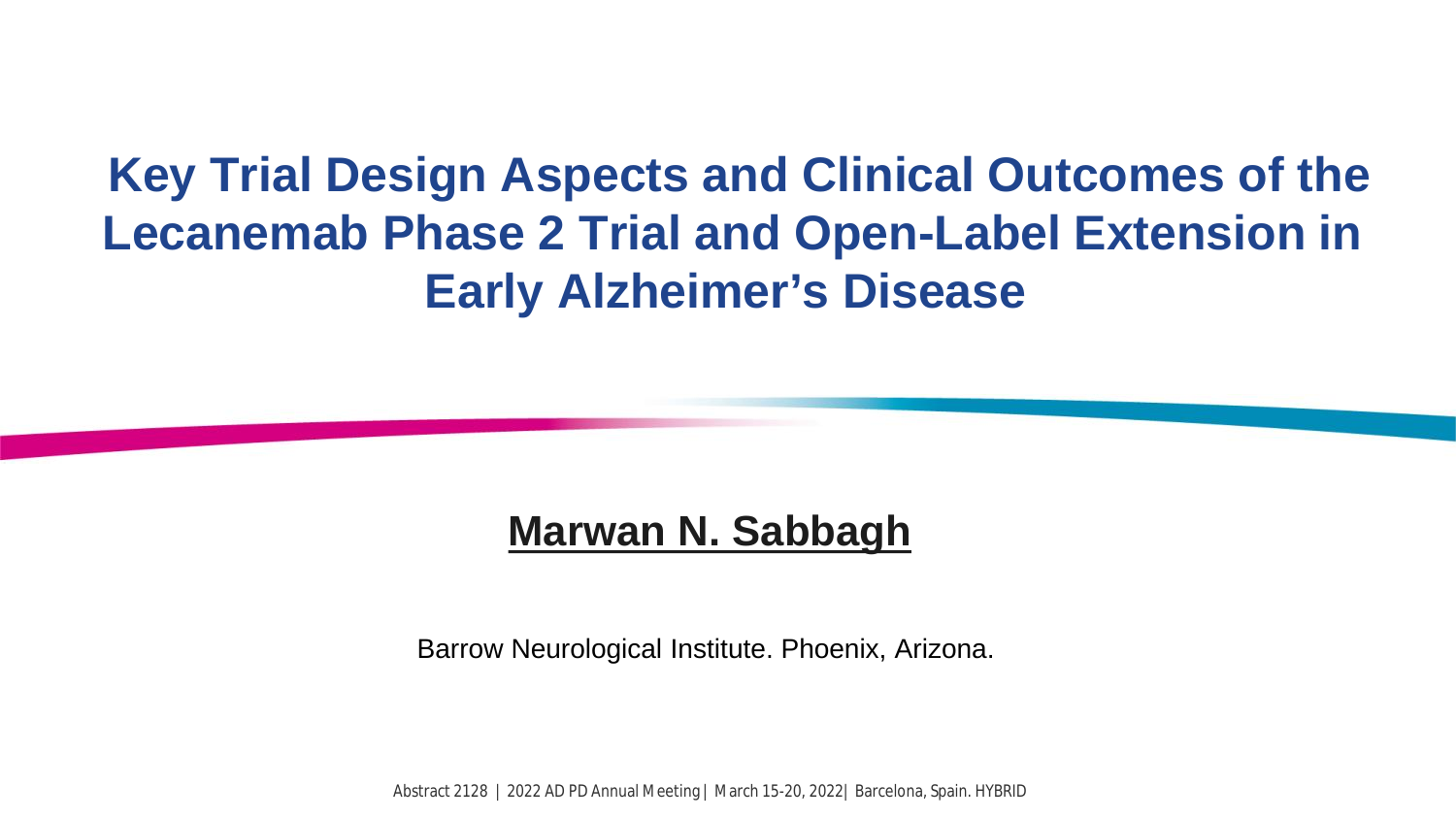## **Presenter Disclosures**



2022"כ **ADVANCES IN SCIENCE & THERAPY** 

**International Conference on Alzheimer's and Parkinson's Diseases** and related neurological disorders March 15 - 20, 2022 | Barcelona, Spain CHYBRID No, Nothing to disclose

 $X$  Yes, please specify

| <b>Company / Name</b>                                                                                                                                              | Honoraria /<br><b>Expense</b> | <b>Consulting</b><br>/ Advisory<br><b>Board</b> | <b>Funded</b><br>Research | <b>Royalties</b><br>/ Patent | <b>Stock</b><br><b>Options</b> | Ownership<br>Equity<br><b>Position</b> | <b>Employee</b> | <b>Other (Please</b><br>specify) |
|--------------------------------------------------------------------------------------------------------------------------------------------------------------------|-------------------------------|-------------------------------------------------|---------------------------|------------------------------|--------------------------------|----------------------------------------|-----------------|----------------------------------|
| Alzheon, Biogen, Cortexyme,<br>Roche-Genentech, Eisai,<br>KeifeRx, Lilly, Qynapse,<br>Synaptogenix, NeuroTherapia,<br>T3D, Signant Health, Novo<br><b>Nordisk</b>  |                               | $\boldsymbol{X}$                                |                           |                              |                                |                                        |                 |                                  |
| <b>NeuroTau, Optimal Cognitive</b><br><b>Health Company, uMethod</b><br>Health, Versanum, Athira,<br>Cognoptix, TransDermix, Seq<br><b>BioMarque, NeuroReserve</b> |                               |                                                 |                           |                              | X                              |                                        |                 |                                  |
| <b>HarperCollins, Humanix</b>                                                                                                                                      |                               |                                                 |                           | X                            |                                |                                        |                 |                                  |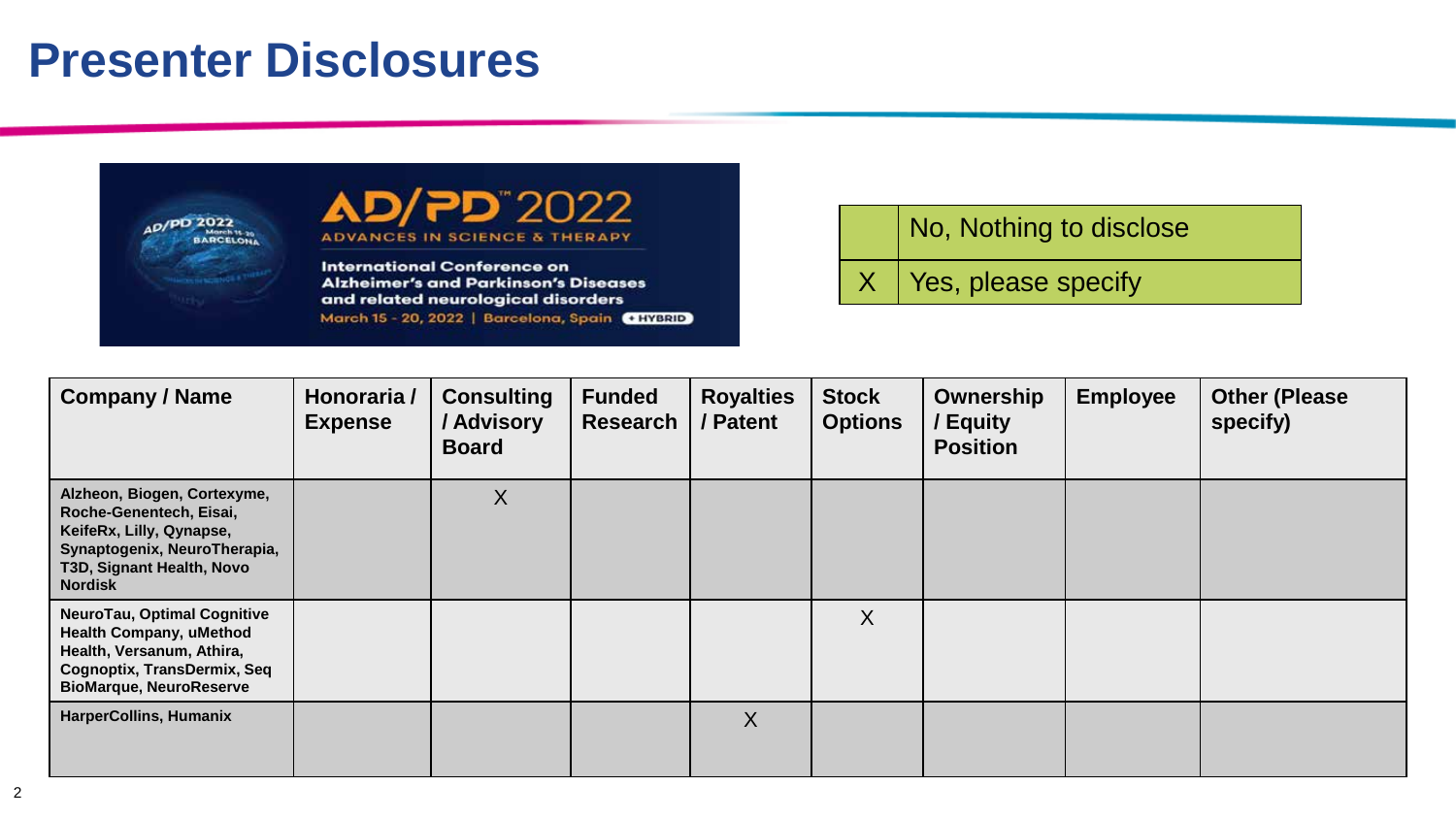# **Lecanemab: Anti-Aβ Protofibril Monoclonal Antibody**

*Selectively Targets Aβ Protofibrils*



- Humanized immunoglobulin G1 (IgG1) monoclonal antibody
- Selectively binds to soluble Aβ aggregate species
	- >1000-fold selectivity for protofibrils over Aβ monomers (low affinity for  $AB$  monomer<sup>1</sup>)
	- Preferential activity for Aβ protofibrils over fibrils  $(>10x)^{2-5}$

Aβ, amyloid-beta.

1. Tucker S, et al. J Alzheimers Dis. 2015;43(2):575-88. 2. Lord A, et al. *Neurobiol Dis*. 2009;36:425– 34. 3. Sehlin D, et al. *PLoS One*. 2012;7:e32014. 4. Sehlin D, et al. *Neurodegener Dis*. 2011;8:117–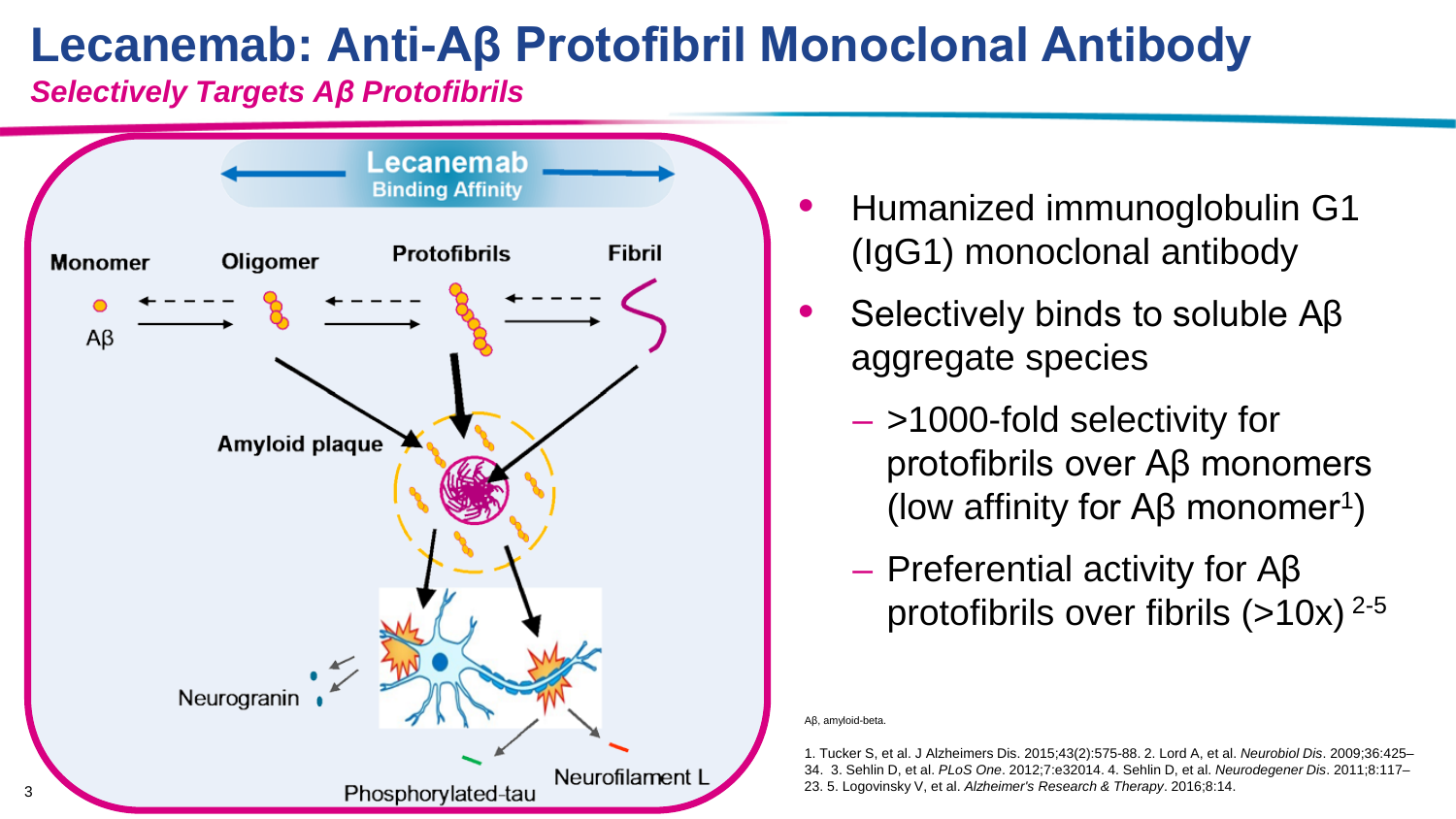### **Lecanemab Study 201 in the Overall Development Program** *Efficient, Rapid Development Program Despite Chronic and Slowly Progressing Disease*

#### **Study Design Questions and Considerations:**

#### **Questions to be Answered through study design in 2012**

- Dose regimen and response
- Estimate of Treatment-effect size by best dose(s)
- Bayesian design allowed for max Sample size
- Duration of therapy required to show disease-modifying effect

#### **Considerations for Design**

4

- Shift toward Early AD (may allow larger effect size)
- Obtain strong clinical proof-of-concept
- Evaluate dose ranging effect and subgroups
- Account for study duration & magnitude of treatment effect
- Potential for early decision-making (12-mo) while preserving 18-mo disease modification data

#### **Innovations Required to Achieve Overall Goal**

- Clinical response driving adaptive randomization (Bayesian design)
- Clinical assessment allowing earlier detection of clinical change over time (ADCOMS\*) for Early AD
- FDA draft guidance<sup>1</sup> titled "Adaptive Designs for Clinical Trials of Drugs and Biologics" issued on September 28, 2018, highlights use of adaptive trial designs
- Adaptive trial designs are often used in oncology,  $2,3$ previously used in AD,4,5 and recently used for an approval in diabetes<sup>6,7</sup>

AD, Alzheimer's disease; ADCOMS, Alzheimer's Disease Composite Score.

<sup>1.</sup> FDA Guidance. Adaptive design for clinical trials of dugs and biologics. 2018. 2. Berry D. *Nat Rev Clin Oncol.* 2011;9(4):199-207. 3. Berry S et al. *Clin Trials.* 2010;7(2):121-135.

<sup>4.</sup> Lenz R et al. Alzheimer Dis Assoc Dis. 2015;29(3):192-199. 5. Finger E et al. Alzheimers Res Ther. 2018;10(1):102-110. 6. FDA Summary Review for Trulicity. 7. Skrivanek Z et al. Diabetes Obes Metab. 2014;16(8):748-756.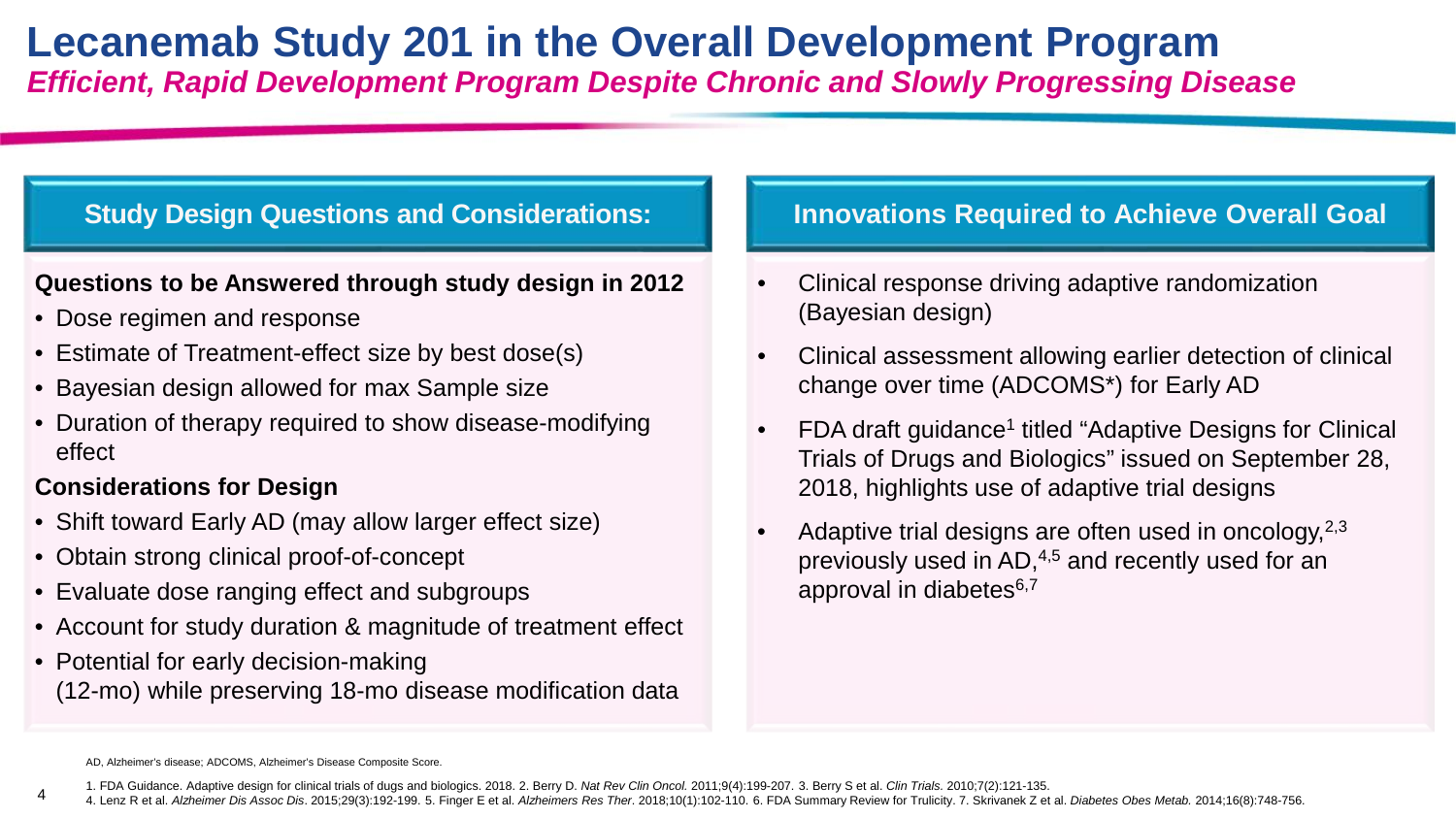# **Lecanemab (BAN2401) Phase 2b Trial Design**

5

*A Global, Placebo-controlled, Double-blind, Parallel-group, Randomized Trial with Open-label Extension*



Aß, amyloid-beta; AD, Alzheimer's disease; ADAS-cog, Alzheimer's Disease Assessment Scale-cognitive subscale; ADCOMS, Alzheimer's Disease Composite Score; CDR, clinical dementia rating; CDR-SB, Clinical Dementia Rating Sca cognitive impairment; OLE, open label extension; PET, positron emission tomography.

\*Any subject who completed study treatment (Visit 42 [Week 79] of the Core Study) and fulfilled the Extension Phase eligibility criteria had the option to participate in the Extension Phase. Subjects who previously complet implementation of the Extension Phase and/or fulfilled the Extension Phase eligibility criteria were eligibility criteria were eligible to participate. Any subject who had discontinued the Core Study but fulfilled the Exte discontinued due to ARIA were allowed to enroll if they were otherwise eligible). All subjects had a Follow-Up Visit 3 months after the last dose of study drug in the Core. Eisai Inc. Data on file. 2019. \*Randomization ass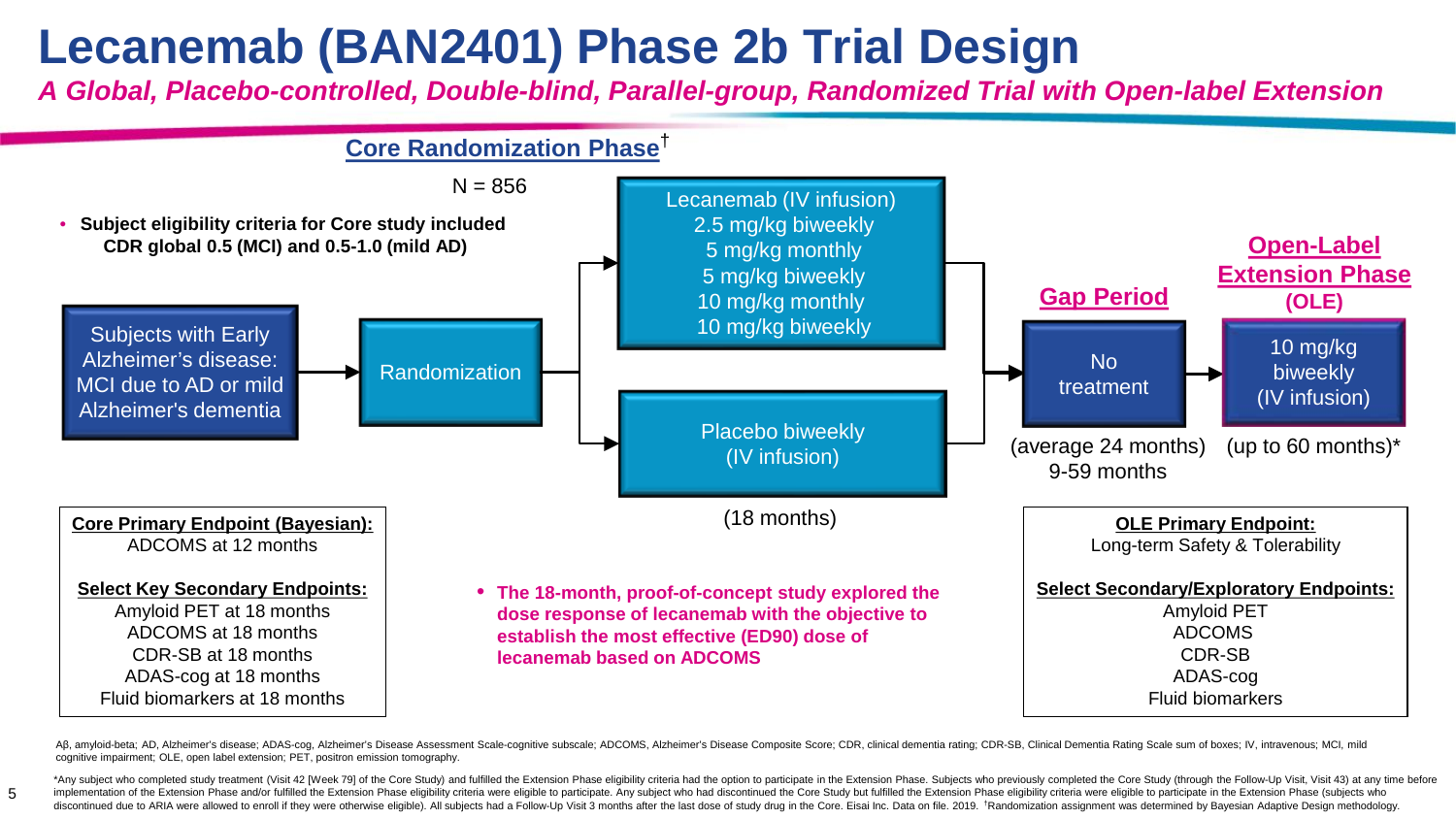# **Key Features of Bayesian Adaptive Study Design**

- Study 201 employed a Bayesian adaptive design with response adaptive randomization
	- Frequent blinded interim analyses assessed for early success or futility
	- Subject allocation probabilities were updated based on the predicted 12-month ADCOMS outcomes
- A computer algorithm assessed accumulating ADCOMS data to allocate more subjects to a dose or doses that were most likely to be the ED90 target dose
	- ED90 = the simplest treatment group that achieves at least 90% of the modeled maximum treatment effect
- The study design allowed for rapid decision making and the need to establish clinical proof-of-concept
	- The use of Bayesian methodology with a 12-month primary endpoint in an 18-month study allowed for:
		- Opportunity to move into phase 3 if an early success criterion was met
		- Study completion at 18 months if this condition was not met
- All randomized subjects were to complete the full 18 months of treatment
- 18-month results were analyzed with Bayesian and frequentist (conventional) statistics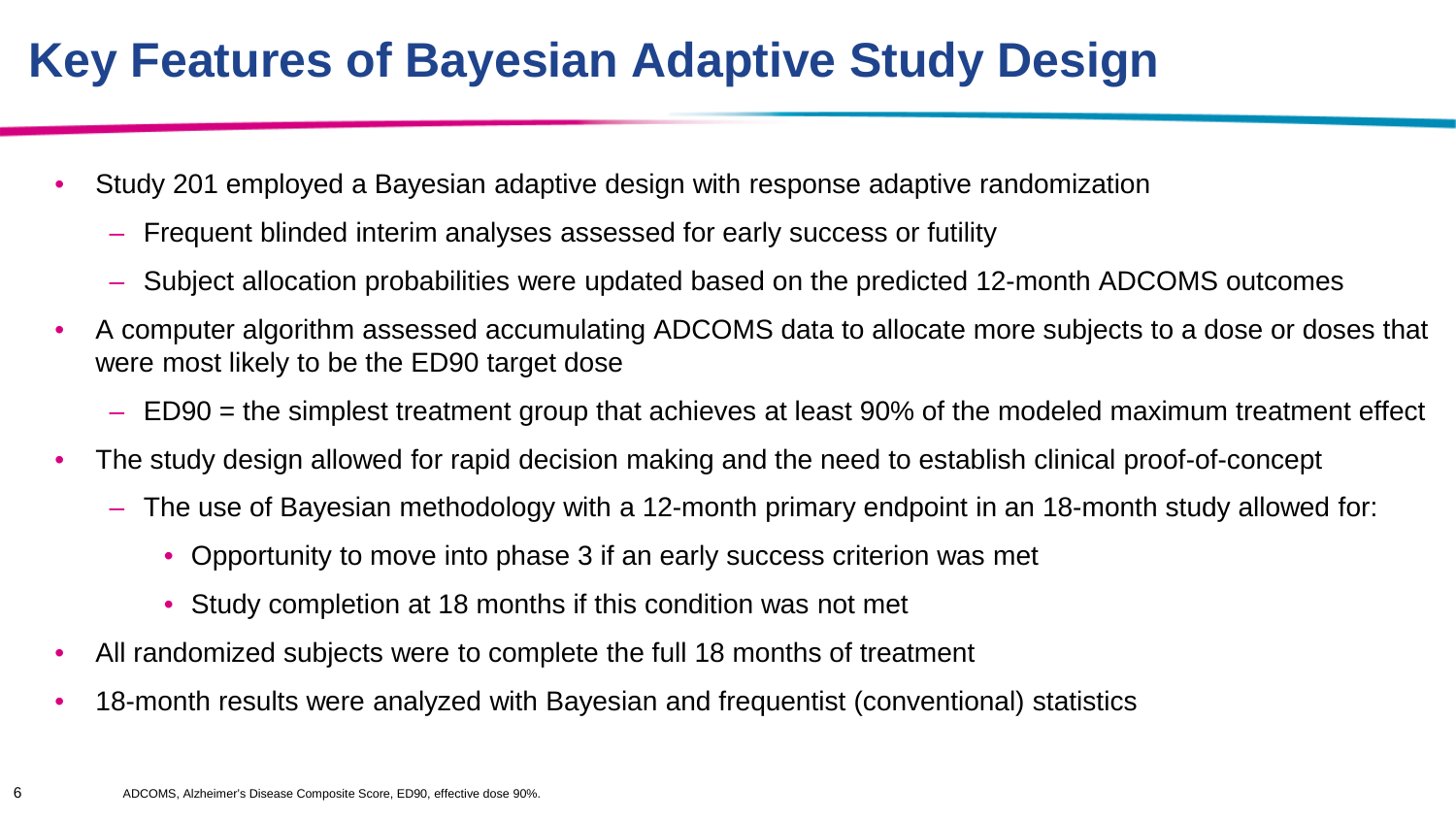# **Randomization Allocations by Treatment Group Per Protocol-Defined Interim Analyses**

| NUMBER OF SUBJECTS RANDOMIZED PER DOSE |                  |                                           |                           |                            |                            |                             |              |  |  |
|----------------------------------------|------------------|-------------------------------------------|---------------------------|----------------------------|----------------------------|-----------------------------|--------------|--|--|
| APOE4<br><b>STATUS</b>                 | <b>PLACEBO</b>   | $2.5 \,\mathrm{mg/kg}$<br><b>BIWEEKLY</b> | 5 mg/kg<br><b>MONTHLY</b> | 5 mg/kg<br><b>BIWEEKLY</b> | 10 mg/kg<br><b>MONTHLY</b> | 10 mg/kg<br><b>BIWEEKLY</b> | <b>TOTAL</b> |  |  |
| All                                    | 247              | 52                                        | 51                        | 92                         | 253                        | 161                         | 856          |  |  |
| ٠                                      | 175              | 38                                        | 40                        | 84                         | 225                        | 48                          | 610          |  |  |
|                                        | 72               | 14                                        | 11                        | 8                          | 28                         | 113                         | 246          |  |  |
|                                        | 414 total pooled |                                           |                           |                            |                            |                             |              |  |  |

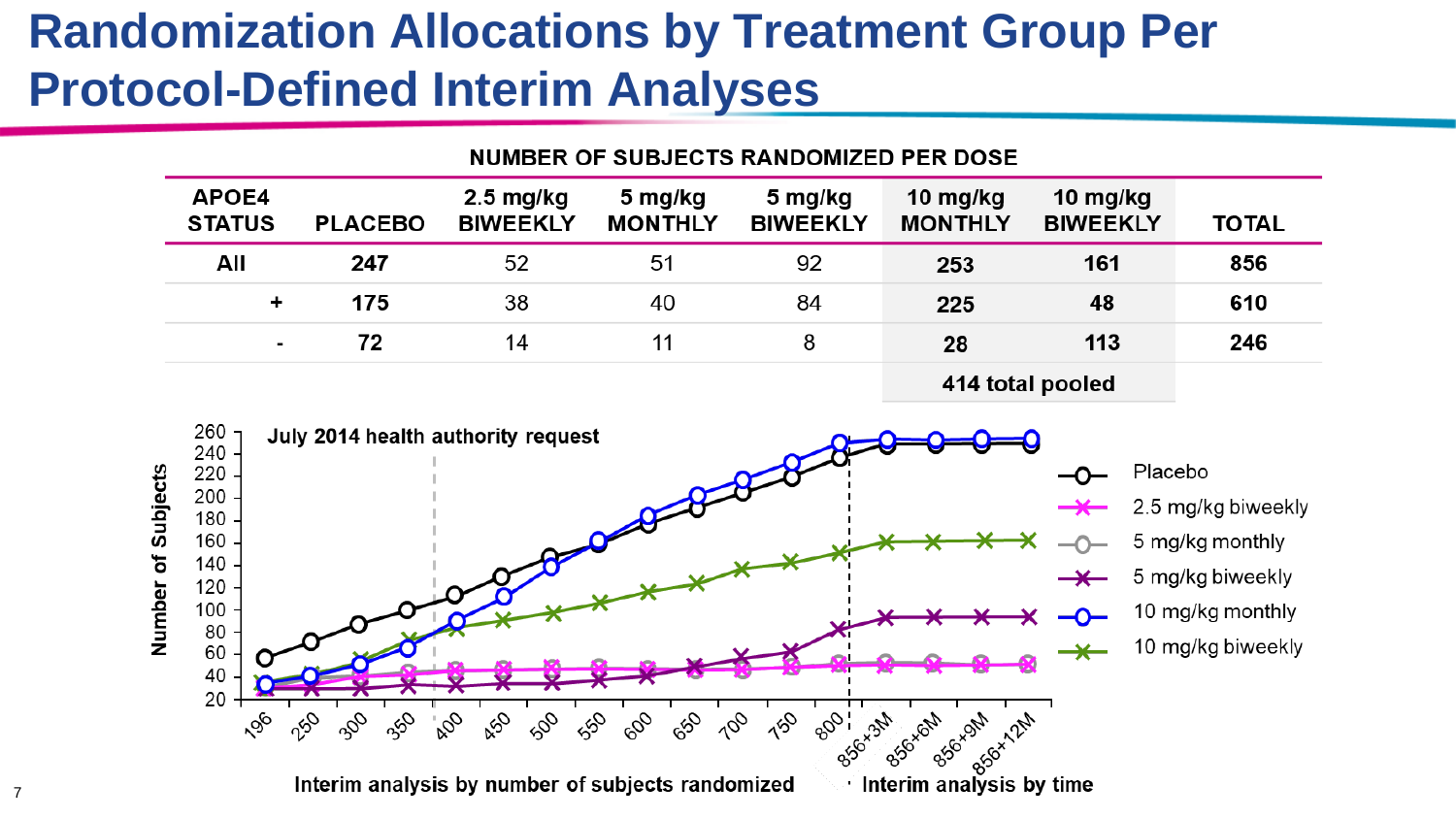# **Lecanemab Cleared Amyloid Plaques and Slowed Cognitive Decline in Core Study**

### **Amyloid PET SUVr Significant Amyloid Reduction Slowing of Cognitive Decline**



10BW | 44 | 43 | 37



**ADCOMS** Similar results for CDR-SB and ADAS-cog

### N BL 6m 12m 18m Placebo | 238 | 216 | 187 | 160 10BW | 152 | 130 | 93 | 79

### **ADCOMS vs. PET SUVr Correlation**

**Population Correlation Corr. Coeff=0.832, p-value=0.080**



#### **ADCOMS vs. PET SUVr Subject Level Correlation Slope=0.128, p=0.044**



#### OLE: rapid **reduction** in brain amyloid as early as 3 months - **43% conversion** to amyloid negative

Aβ, amyloid-beta; ADAS-cog, Alzheimer's Disease Assessment Scale-cognitive subscale; ADCOMS, Alzheimer's Disease Composite Score; BL, baseline; CDR-SB, Clinical Dementia Rating Scale sum of boxes; OLE, openlabel extension; PET, positron emission tomography; SUVr, standardized uptake value ratio.

10BW = 10 mg/kg biweekly lecanemab. Each analysis population: All randomized subjects with the relevant endpoint at Core baseline and at least one post-baseline visit in Core Study. Adjusted mean was based on a mixed model for repeated measures (MMRM) with treatment group, visit, clinical subgroup, the presence or absence of ongoing AD treatment, APOE4 status, region, treatment group-by-visit interaction as factors, and baseline value as covariate. Y-axis was inverted for plasma Aβ42/40 Ratio. Increase

in plasma Aβ42/40 Ratio reflects decrease in brain amyloid levels for this inverted figure.

8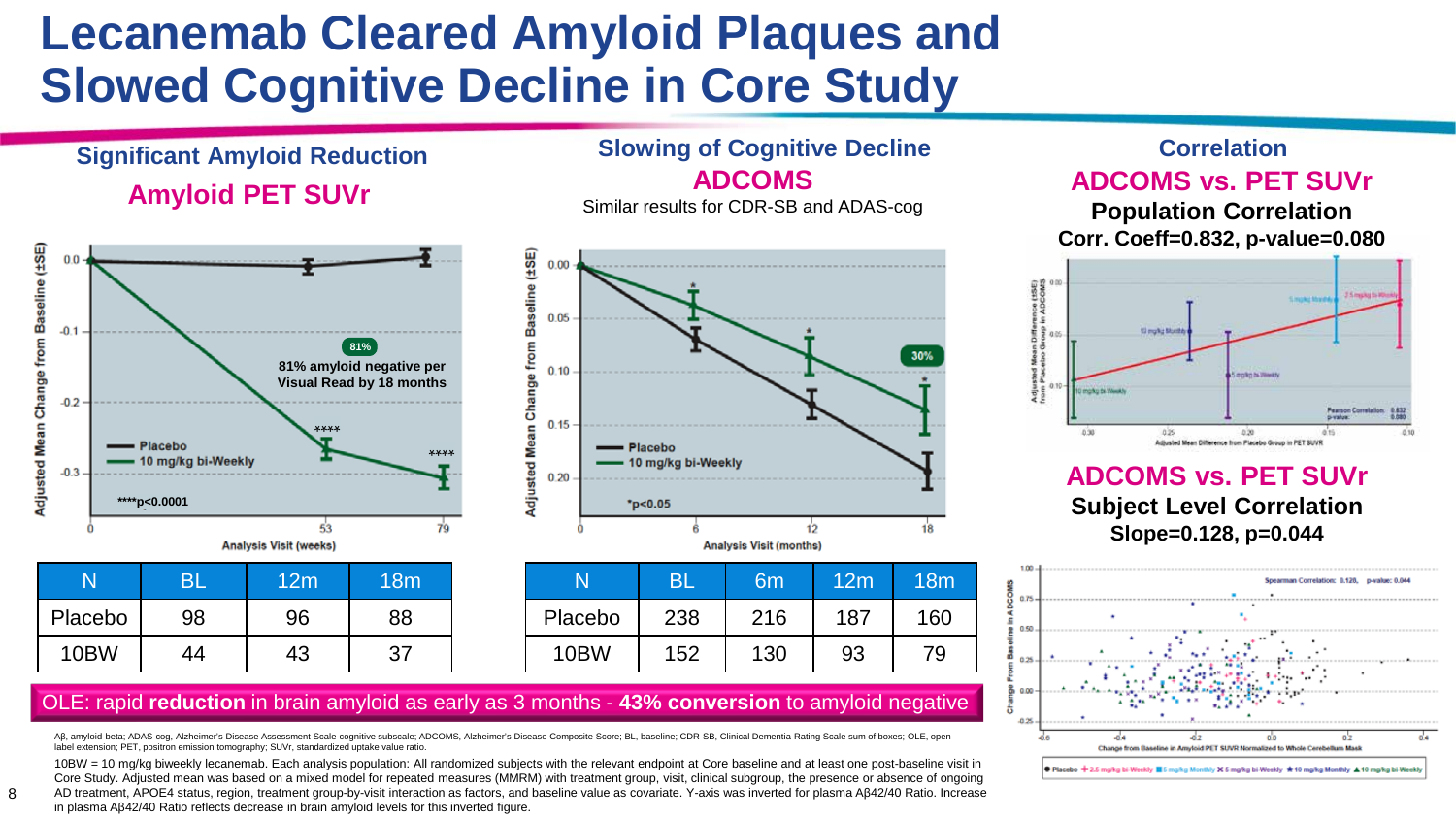## **Lecanemab ARIA-E Events:**

### *Low Incidence Overall and by APOE Genotype*

#### **CORE: Multiple Doses; No titration**

- ~10% ARIA-E on 10 mg/kg biweekly
- Incidence of ARIA-E is dose dependent & highest in ApoE4 carriers
- ~2% symptomatic ARIA-E rate on 10 mg/kg biweekly
- Most ARIA-E occurred ≤3 months; MRI findings resolved within 4-16 weeks
- Mostly (90%) mild to moderate in severity (radiographic)
	- 71% mild to moderate in severity in ApoE4 carriers

#### **OLE: All 10 mg/kg biweekly; No titration**

- 7.8 % ARIA-E (14/180) overall in OLE
- 4/45 (8.9%) core placebo subjects with ARIA-E
- $\sim$ 2% symptomatic ARIA-E rate on highest dose
- Most ARIA-E occurred ≤3 months of treatment
- Mostly (70%, 10/14) mild to moderate in severity (radiographic)
	- 50% (2/4) mild to moderate in newly treated ApoE4 carriers

|                 | <b>CORE*</b>                                  |                                                        |                                                  |                                                    |                                        |                                                      |                                                                         | <b>OLE</b>                                                |  |
|-----------------|-----------------------------------------------|--------------------------------------------------------|--------------------------------------------------|----------------------------------------------------|----------------------------------------|------------------------------------------------------|-------------------------------------------------------------------------|-----------------------------------------------------------|--|
|                 |                                               |                                                        | <b>BAN2401</b>                                   |                                                    |                                        |                                                      |                                                                         |                                                           |  |
| <b>Category</b> | <b>Placebo</b><br>$(N=245)$<br>$n\frac{6}{6}$ | $2.5$ mg/kg<br><b>Bi-weekly</b><br>$(N=52)$<br>$n$ (%) | 5 mg/kg<br><b>Monthly</b><br>$(N=51)$<br>$n$ (%) | 5 mg/kg<br><b>Bi-weekly</b><br>$(N=92)$<br>$n$ (%) | 10 mg/kg<br>Monthly (N=253)<br>$n$ (%) | 10 mg/kg<br><b>Bi-weekly</b><br>$(N=161)$<br>$n$ (%) | <b>Newly treated</b><br><b>Core Placebo</b><br>$(N=45)$<br>(APOE4+=70%) | <b>All treated in OLE</b><br>$(N=180)$<br>$(APOE4 + 59%)$ |  |
| <b>ARIA-E</b>   | 2(0.8)                                        | 1(1.9)                                                 | 1(2.0)                                           | 3(3.3)                                             | 25(9.9)                                | 16(9.9)                                              | 4/45(8.9%)                                                              | 14/180 (7.8%)                                             |  |
| APOE4+          | $2/174(1.1\%)$                                | 1/38(2.6%)                                             | $1/40$ (2.5%)                                    | $3/84$ (3.6%)                                      | 23/225(10.2%)                          | 7/49 (14.3%)                                         | 4/31 (12.9%)                                                            | 13/125 (10.4%)                                            |  |
| Homo            | $1/40$ (2.5%)                                 | 0/5                                                    | 1/12(8.3%)                                       | $1/14(7.1\%)$                                      | 11/60 (18.3%)                          | $5/10(50.0\%)$                                       | $1/4$ (25.0%)                                                           | 4/28 (14.3%)                                              |  |
| <b>Hetero</b>   | 1/134(0.7%)                                   | $1/33(3.0\%)$                                          | 0/28                                             | 2/70(2.9%)                                         | 12/165 (7.3%)                          | $2/39(5.1\%)$                                        | $3/27(11.1\%)$                                                          | 9/97(9.3%)                                                |  |
| APOE4-          | 0/71                                          | 0/14                                                   | 0/11                                             | 0/8                                                | $2/28(7.1\%)$                          | $9/112(8.0\%)$                                       | 0/14(0%)                                                                | 1/55(1.8%)                                                |  |

<sup>9</sup> Note: **Core**: 1 hetero on 2.5B, 1 hetero on 10 M and 3 homo on 10 BW had symptomatic ARIA. **OLE**: 1 homo newly treated, 1 hetero & 1 ApoE4 non carrier had symptomatic ARIA Reference: Swanson et al. (2021) Alzheimers Res Ther. & Swanson et al. (2021) CTAD2021. \*APOE4+ percentages provided in Slide 7.

APOE, apolipoprotein E; ARIA-E, Amyloid-related imaging abnormality-edema; OLE, open-label extension.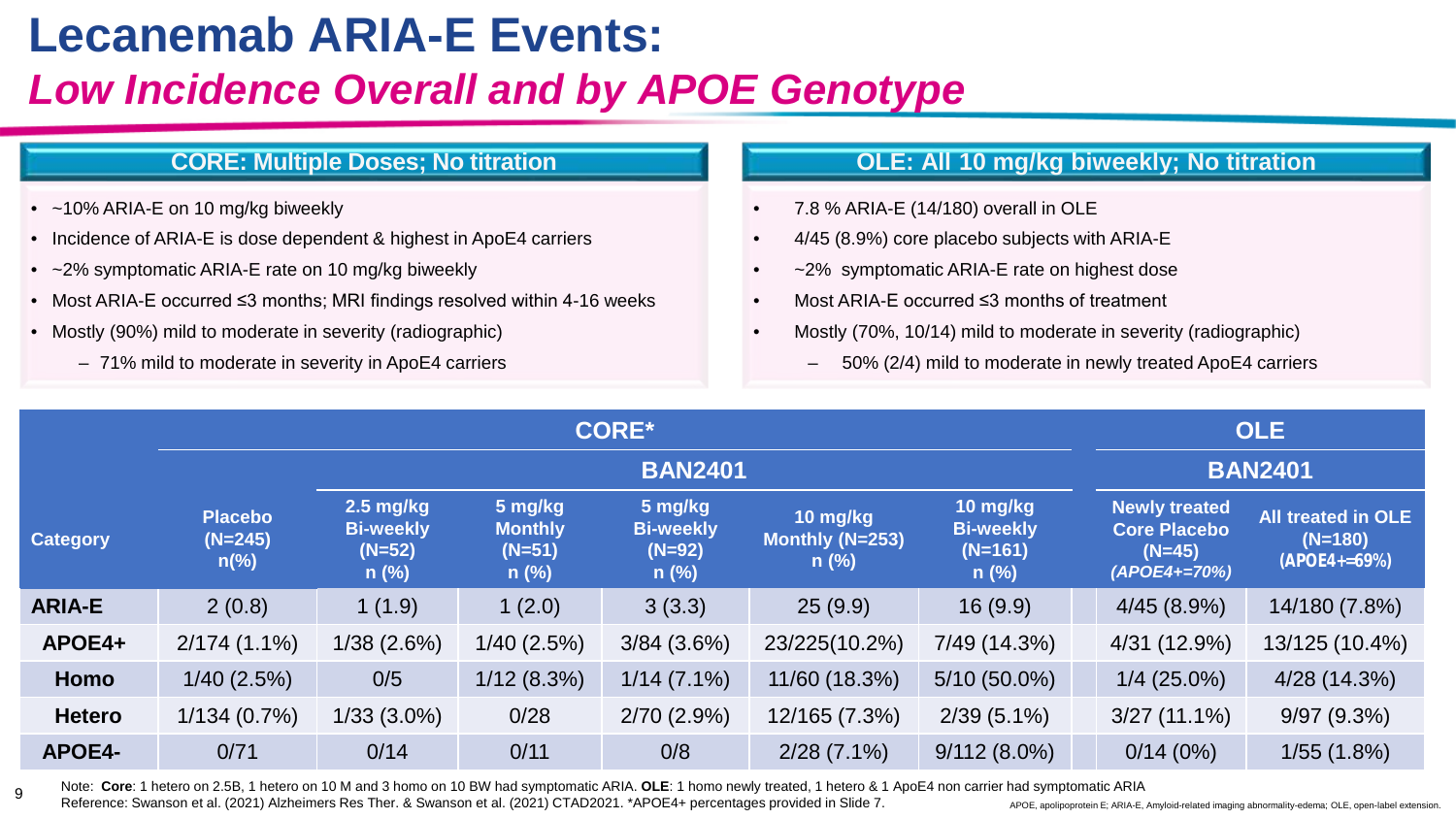## **Timing of ARIA-E Events** *Most ARIA-E Events Occur within First 3 Months*









### **Kaplan-Meier estimate for ARIA-E:**

**~10% on 10 mg/kg biweekly in Core and OLE**

10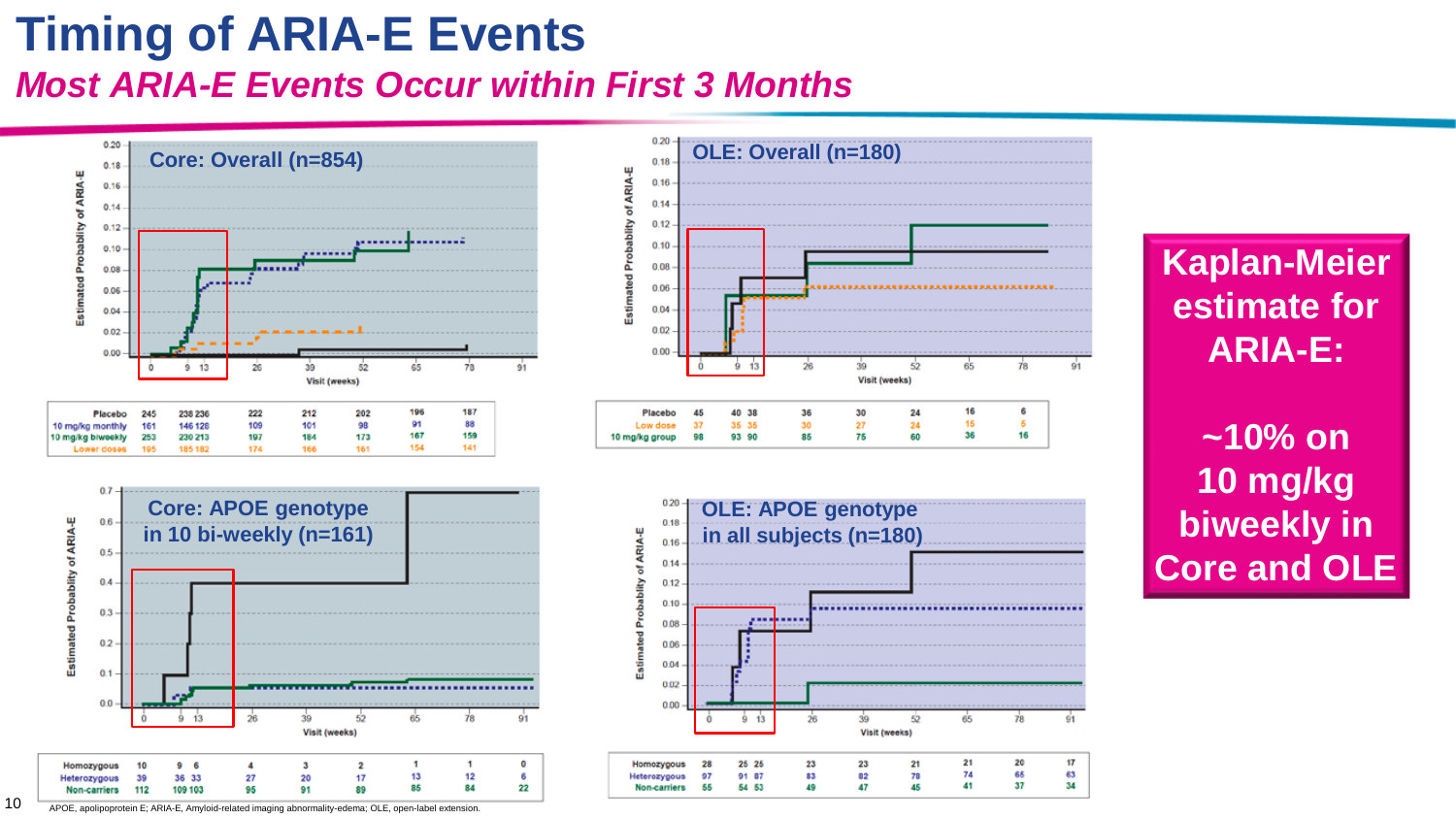# **Lecanemab ARIA-E Events:**

### *Severity Overall and by APOE Genotype for 10 mg/kg Biweekly*

- 9.7% ARIA-E (20/206) overall (consistent with 9.9% in Core)
- $\sim$ 2% (4/206) symptomatic ARIA-E rate on highest dose
- Most ARIA-E occurred within first 3 months of treatment
- MRI findings resolved within 4-16 weeks
- Mostly (80%, 16/20) mild to moderate in severity (radiographic) in overall
	- $-64\% (7/11)$  mild to moderate in severity (radiographic) in ApoE4 carriers

| <b>Category</b> | Core 10 m/kg<br>biweekly +<br><b>Newly Treated</b><br>core placebo | <b>Radiographic</b><br><b>severity</b><br>(mild/moderate | <b>Total</b><br><b>LEC</b><br>exposure<br>(subject- | <b>Symptomatic -</b><br><b>Clinical</b><br><b>Severity</b><br>(mild/moderate/ |  |
|-----------------|--------------------------------------------------------------------|----------------------------------------------------------|-----------------------------------------------------|-------------------------------------------------------------------------------|--|
|                 | $(N=206=161+45)$                                                   | / severe)                                                | years)                                              | severe)                                                                       |  |
| <b>ARIA-E</b>   | 20/206 (9.7%)                                                      | 8/8/4                                                    | 238.5                                               | 0/1/3                                                                         |  |
| APOE4+          | 11/80 (13.8%)                                                      | 3/4/4                                                    | 79.4                                                | 0/1/3                                                                         |  |
| Homo            | 6/14 (42.9%)                                                       | 1/2/3                                                    | 10.5                                                | 0/0/3                                                                         |  |
| <b>Hetero</b>   | $5/66$ $(7.6%)$                                                    | 2/2/1                                                    | 68.9                                                | 0/1/0                                                                         |  |
| <b>APOE4-</b>   | $9/126(7.1\%)$                                                     | 5/4/0                                                    | 159.2                                               | 0/0/0                                                                         |  |

#### **CORE 10 BW + OLE Newly Treated 10 BW (core placebo)**

**ApoE4+ are underrepresented in Core 10 mg/kg due to regulatory request and some early administrative terminations, however:** 

- Rates are consistent in OLE where all received 10 mg/kg
- (2) KM estimates take into account administrative terminations in estimating rate
- (3) DSMB reviews in Clarity AD and would require informing sponsor/FDA if greater risk

APOE, apolipoprotein E; ARIA-E, amyloid related imaging abnormalities – edema; BW, biweekly; DSMB, Data Monitoring Safety Board; FDA, Food & Drug Administration; KM, Kaplan-Meier; OLE, open-label extension.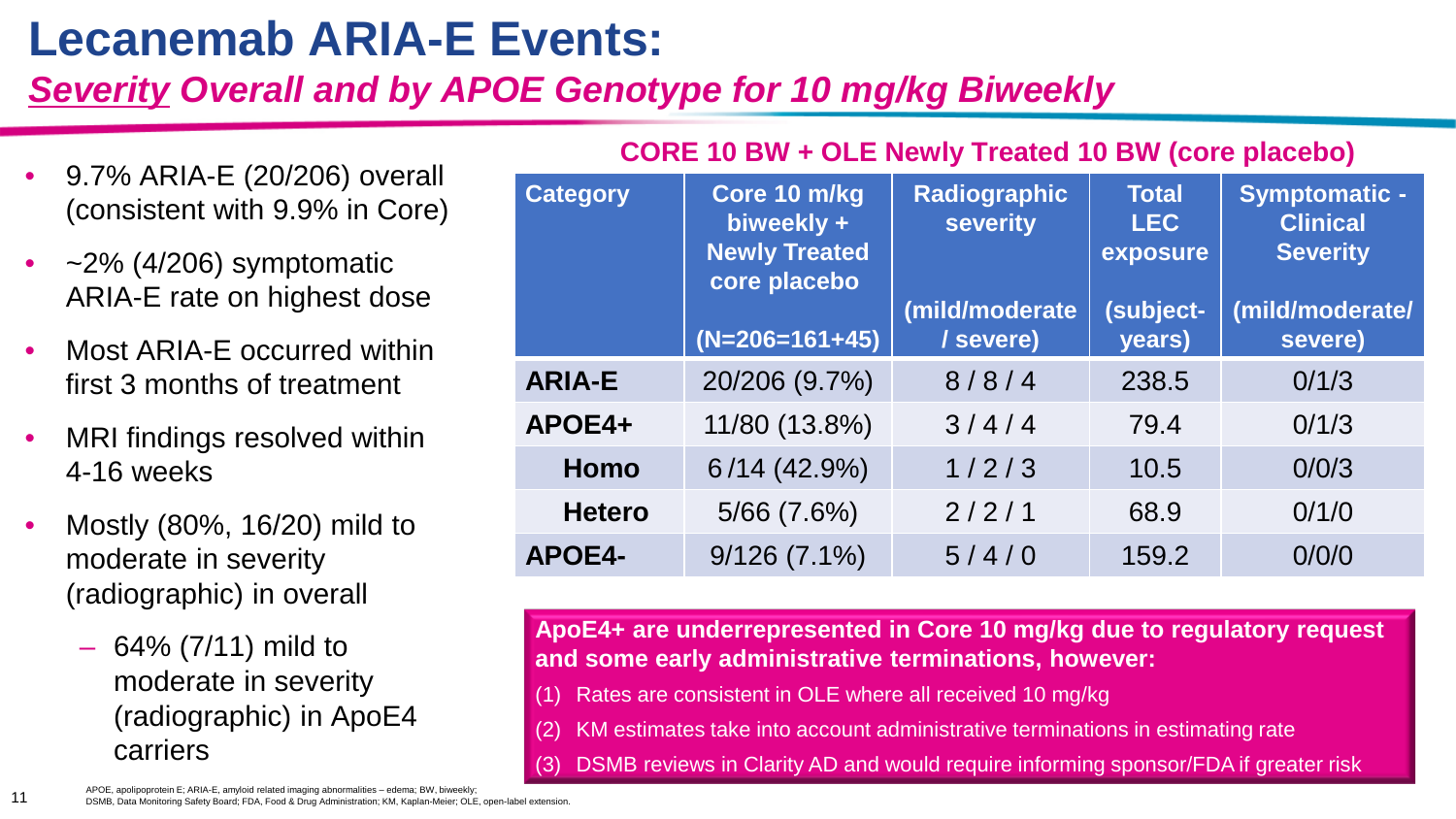## **ARIA-E Exposure-Response Model:**  *Effect of APOE4 genotype*



Filled circles represent the CORE observed proportion of subject with ARIA-E for each Cmax quartile (1Q-4Q) and placebo, plotted at the median Cmax of each group. Solid line represents the model predicted line.

#### **Observed ARIA-E is correlated by Cmax quartiles across all doses**

- PK/PD **Exposure-ARIA-E** model developed from CORE *using data from all doses* and demonstrated that:
	- **ARIA-E is driven primarily by Cmax**
	- **APOE4 genotype is a significant covariate in the model**
- PK/PD model confirmed that incidence of ARIA-E is
	- higher and distinct in *APOE4* homozygous subjects
	- similar in *APOE4* heterozygous and *APOE4* noncarriers
- Model-predicted ARIA-E by Cmax in Core confirmed the observed ARIA-E in OLE

|          | <b>Model Predicted ARIA-E by Cmax in Core</b> |                                                     |          | <b>Observed ARIA-E Incidence in OLE</b>           |  |  |  |
|----------|-----------------------------------------------|-----------------------------------------------------|----------|---------------------------------------------------|--|--|--|
| Category | 10 mg/kg Monthly<br>$($ Cmax=239 ug/mL $)$    | $10$ mg/kg<br><b>Biweekly</b><br>$(Cmax=280$ ug/mL) | Category | <b>Newly Treated Core</b><br>placebo*<br>$(N=45)$ |  |  |  |
| $APOE4+$ |                                               |                                                     | $APOE4+$ |                                                   |  |  |  |
| Homo     | 17.7%                                         | 22.5%                                               | Homo     | $1/4(25.0\%)$                                     |  |  |  |
| Hetero   | 5.1%                                          | 6.8%                                                | Hetero   | 3/27(11.1%)                                       |  |  |  |
| APOE4-   | 4.0%                                          | 5.4%                                                | APOE4-   | 0/14(0%)                                          |  |  |  |

12 APOE4, apolipoprotein E4; ARIA-E, amyloid related imaging abnormalities – edema; C<sub>max</sub> maximum serum concentration; OLE, open label extension.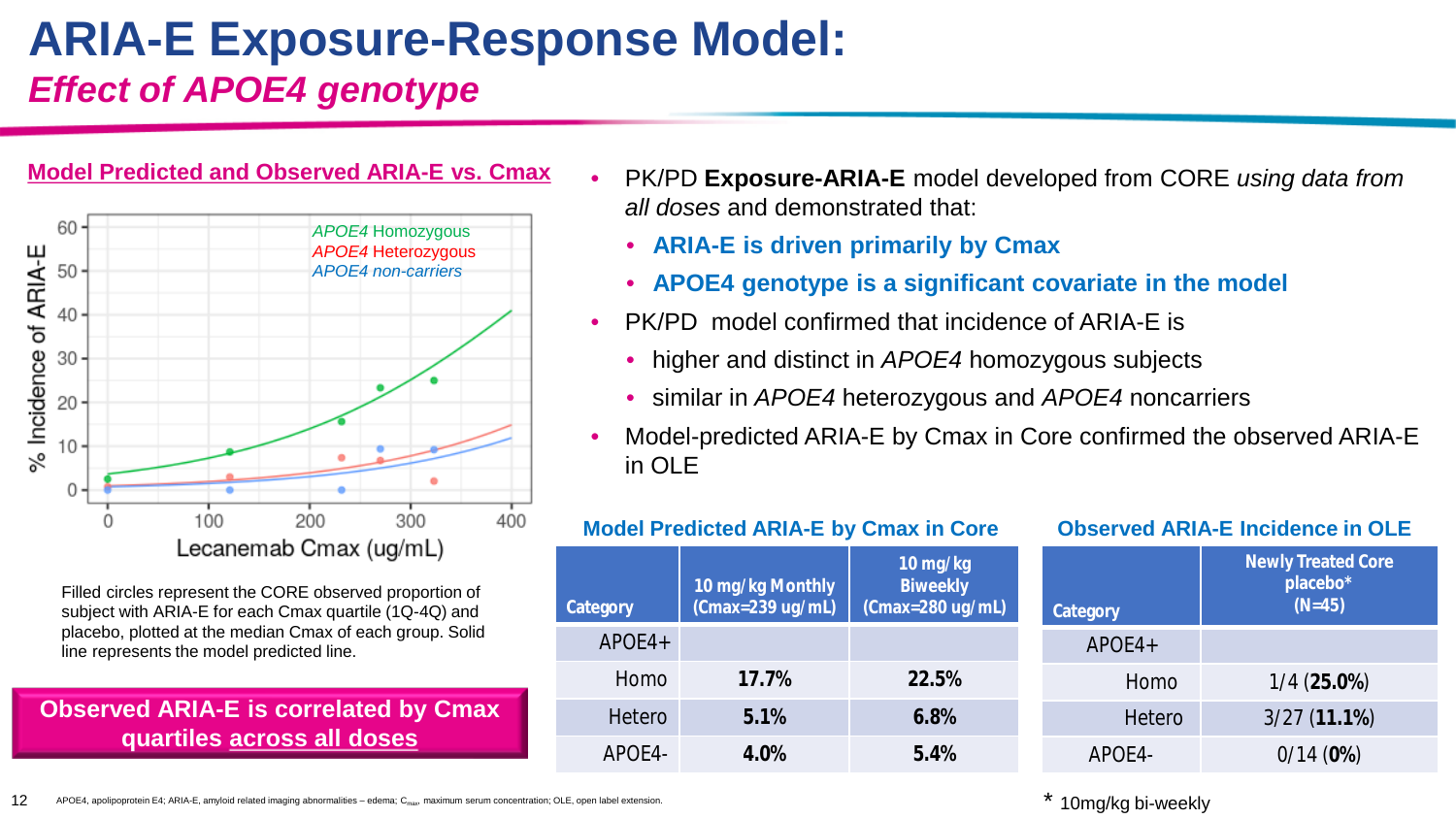## **Lecanemab ARIA-H Events:**  *Overall and by APOE Genotype*

|                                      |                                               |                                                        |                                                  | <b>OLE</b>                             |                                                    |                                                      |                                                                    |                                        |
|--------------------------------------|-----------------------------------------------|--------------------------------------------------------|--------------------------------------------------|----------------------------------------|----------------------------------------------------|------------------------------------------------------|--------------------------------------------------------------------|----------------------------------------|
|                                      |                                               |                                                        |                                                  | Lecanemab                              |                                                    |                                                      |                                                                    |                                        |
|                                      | <b>Placebo</b><br>$(N=245)$<br>$n\frac{9}{6}$ | $2.5$ mg/kg<br><b>Bi-weekly</b><br>$(N=52)$<br>$n$ (%) | 5 mg/kg<br><b>Monthly</b><br>$(N=51)$<br>$n$ (%) | 5 mg/kg<br>Bi-weekly (N=92)<br>$n$ (%) | 10 mg/kg<br><b>Monthly</b><br>$(N=253)$<br>$n$ (%) | 10 mg/kg<br><b>Bi-weekly</b><br>$(N=161)$<br>$n$ (%) | <b>Newly Treated</b><br><b>Core Placebo</b><br>$(N=45)$<br>$n$ (%) | <b>Overall</b><br>$(N=180)$<br>$n$ (%) |
| <b>ARIA-H</b>                        | 12(4.9)                                       | 2(3.8)                                                 | 7(13.7)                                          | 13(14.1)                               | 24(9.5)                                            | 10(6.2)                                              | 6(13.3)                                                            | 20(11.1)                               |
| APOE4+                               | 9/174(5.2)                                    | 2/38(5.3)                                              | 6/40(15.0)                                       | 13/84 (15.5)                           | 22/225(9.8)                                        | 6/49(12.2)                                           | 5/31(16.1)                                                         | 17/125 (13.6)                          |
| Homo                                 | 1/40(2.5)                                     | 0/5(0)                                                 | 3/12(25.0)                                       | 1/14(7.1)                              | 9/60(15.0)                                         | 3/10(30.0)                                           | 2/4(50.0)                                                          | 9/28(32.1)                             |
| <b>Hetero</b>                        | 8/134(6.0)                                    | 2/33(6.1)                                              | 3/28(10.7)                                       | 12/70 (17.1)                           | 13/165(7.9)                                        | 3/39(7.7)                                            | 3/27(11.1)                                                         | 8/97(8.2)                              |
| APOE4-                               | 3/71(4.2)                                     | 0/14(0)                                                | 1/11(9.1)                                        | 0/8(0)                                 | 2/28(7.1)                                          | 4/112(3.6)                                           | 1/14(7.1)                                                          | 3/55(5.5)                              |
| <b>ARIA-E &amp;</b><br><b>ARIA-H</b> | 1(0.4)                                        | 0(0)                                                   | 1(2.0)                                           | 0(0)                                   | 11(4.3)                                            | 6(3.7)                                               | 1(2.2)                                                             | 6(3.3)                                 |
| APOE4+                               | 1/174(0.6)                                    | 0/38(0)                                                | 1/40(2.5)                                        | 0/84(0)                                | 10/225(4.4)                                        | 4/49(8.2)                                            | 1/31(3.2)                                                          | 5/125(4.0)                             |
| Homo                                 | 0/40(0)                                       | 0/5(0)                                                 | 1/12(8.3)                                        | 0/14(0)                                | 5/60(8.3)                                          | 3/10(30.0)                                           | 1/4(25.0)                                                          | 3/28(10.7)                             |
| <b>Hetero</b>                        | 1/134(0.7)                                    | 0/33(0)                                                | 0/28(0)                                          | 0/70(0)                                | 5/165(3.0)                                         | 1/39(2.6)                                            | 0/27(0)                                                            | 2/97(2.1)                              |
| <b>APOE4-</b>                        | 0/71(0)                                       | 0/14(0)                                                | 0/11(0)                                          | 0/8(0)                                 | 1/28(3.6)                                          | 2/112(1.8)                                           | 0/14(0)                                                            | 1/55(1.8)                              |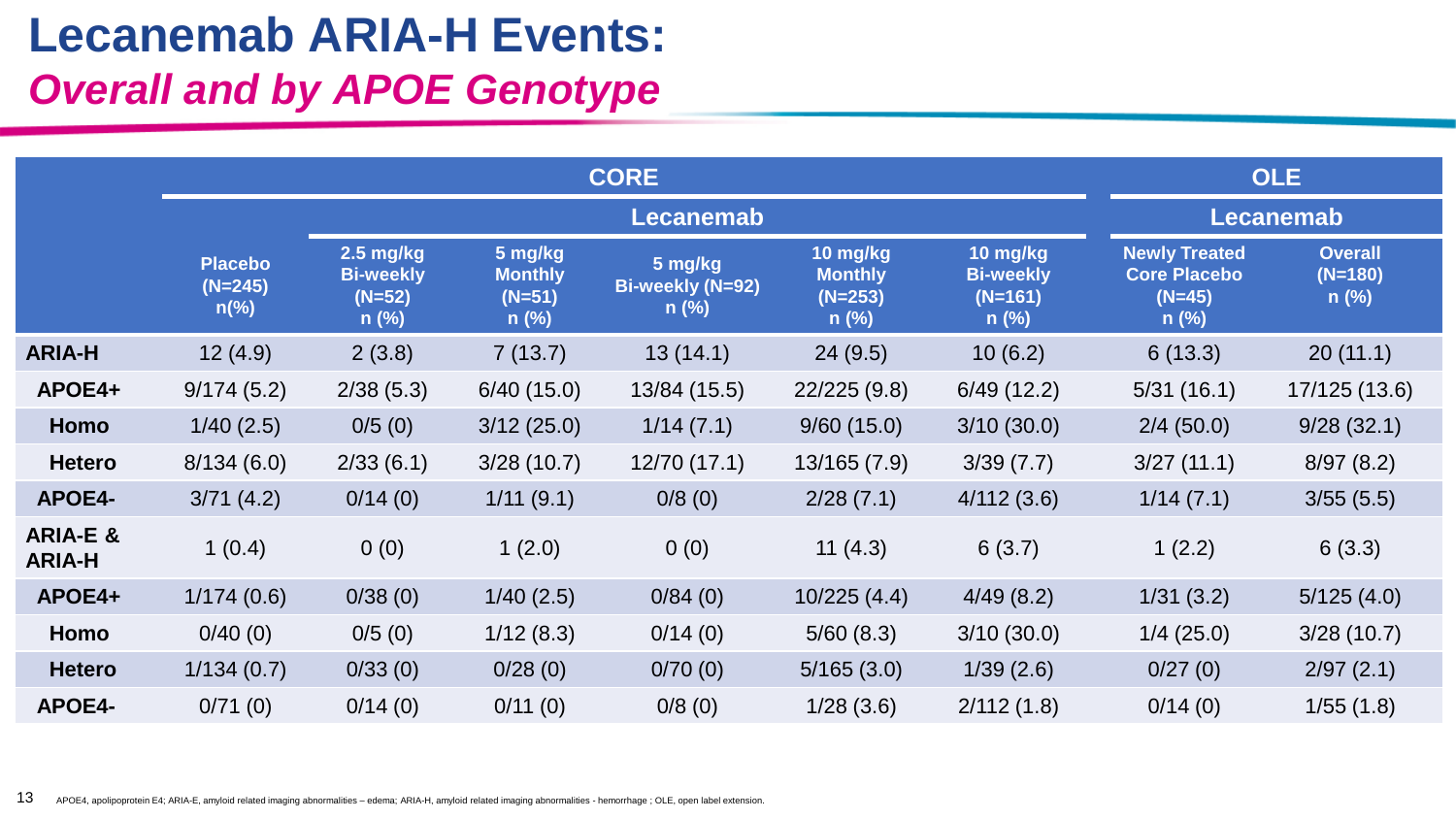# **Lecanemab ARIA-E & ARIA-H Events:**  *Study Drug Action Taken in Study 201 OLE*

|                                                | <b>Overall</b> | APOE4<br>homozygous | <b>APOE4</b><br>heterozygous | <b>APOE4</b><br>noncarriers |
|------------------------------------------------|----------------|---------------------|------------------------------|-----------------------------|
| With ARIA-E and ARIA-H                         | 6              | 3                   |                              |                             |
| Dosed through (ie, no study drug interruption) | 2              | $1$ (5MO)           | 1(10MO)                      | $\overline{0}$              |
| With study drug interruption                   | $\overline{4}$ | 2 (PBO, 5MO)        | $1$ (5MO)                    | 1(10MO)                     |

- In OLE, there are 6 subjects with treatment-emergent ARIA-E and ARIA-H
	- Two subjects with ARIA-E and ARIA-H with no study drug interruption (1 APOE4 homozygous, 1 APOE4 heterozygous)
	- Four subjects had ARIA-E and ARIA-H and study drug interruption (2 APOE4 homozygous, 1 APOE4 heterozygous, 1 APOE4 noncarrier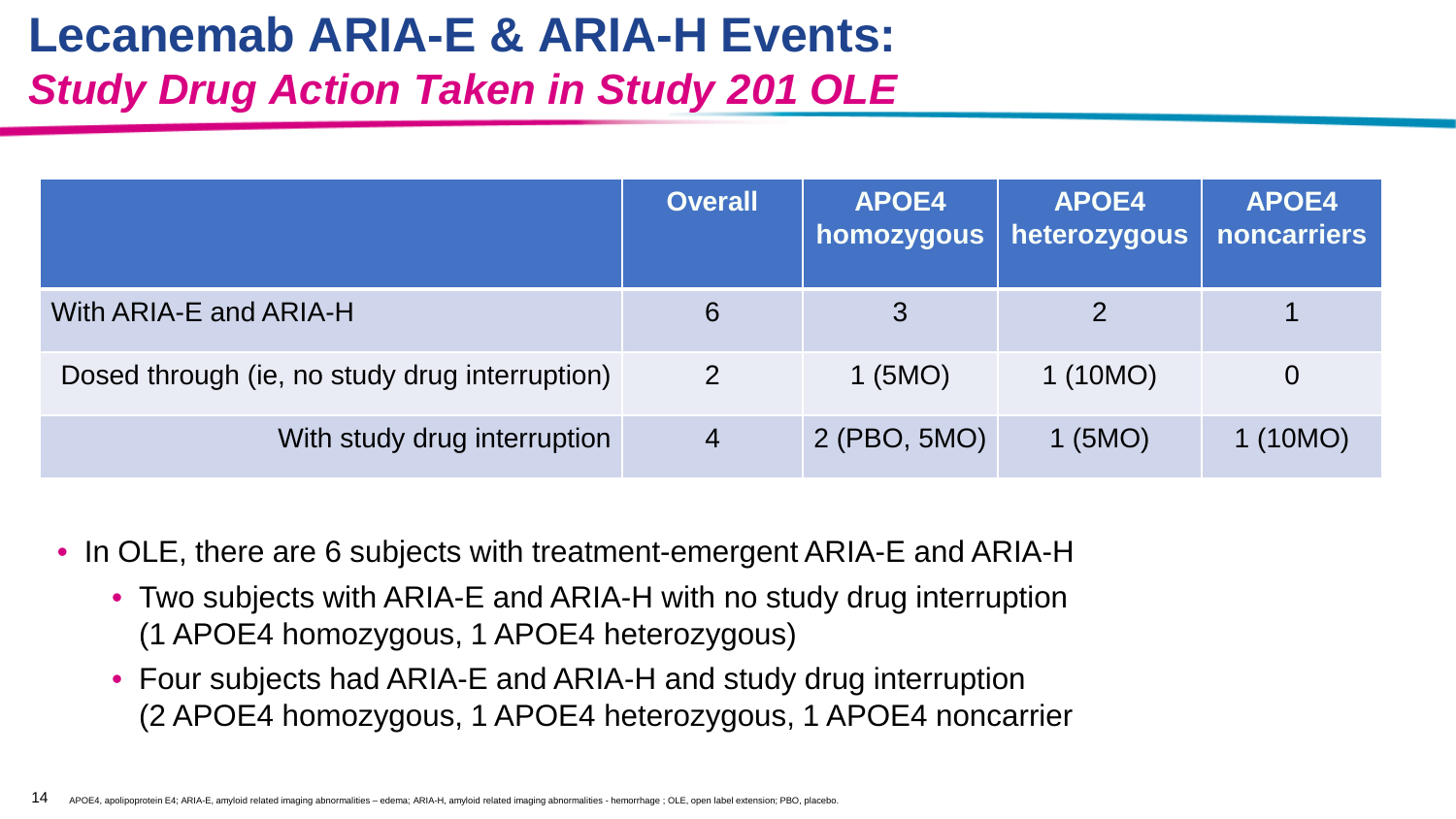# **Overall Summary and Conclusions**

#### **The 18-month, proof-of-concept study explored the dose response of lecanemab with the objective to establish the most effective (ED90) dose of lecanemab based on ADCOMS**

- A 12-month Bayesian primary endpoint was utilized to allow for the opportunity to accelerate the development program through the use of a Bayesian adaptive design
- Study was to complete the blinded 18-month treatment period regardless of the 12-month outcome.
- The Bayesian design identified 10 mg/kg biweekly as the ED90 dose.

#### **Rapid and Thorough Amyloid Reduction Correlates with Clinical Benefit**

- Lecanemab treatment can be initiated without titration
- Amyloid reduction achieved within 3 months of treatment and clinical efficacy within 6 months of treatment
- >40% amyloid negative (by visual read) as early as 3 months in OLE

#### **Low Incidence of ARIA-E (<10%) and Symptomatic ARIA Rate (<2%) in Core and OLE**

- Most ARIA-E occurred ≤3 months and most were mild/moderate; MRI findings resolved within 4-16 weeks
- Exposure response modelling showed observed ARIA-E is correlated by Cmax quartiles across all doses

#### **These data are hypothesis generating and will be further evaluated in Clarity AD**